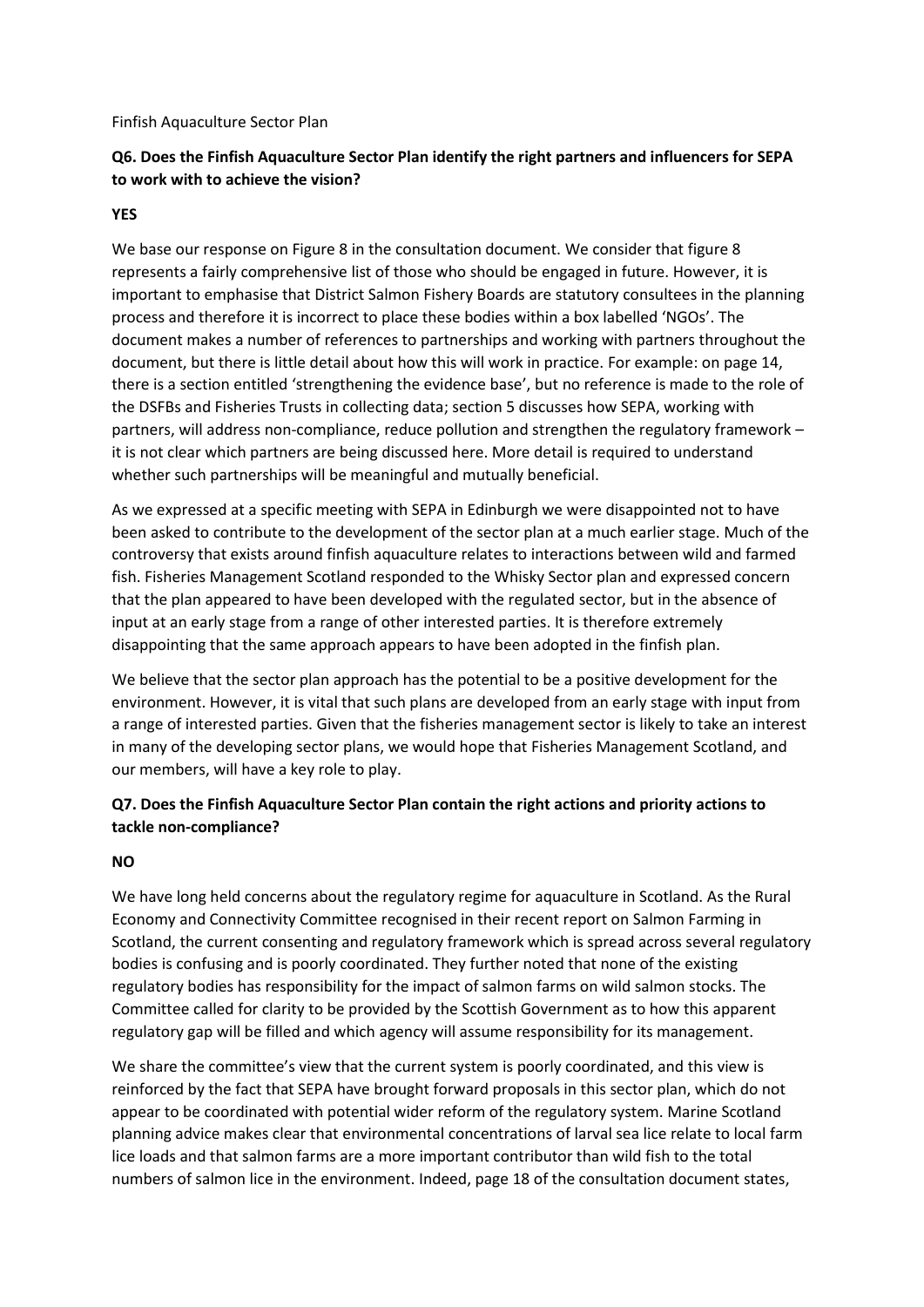'There is increasing evidence internationally indicating that sea lice abundance in coastal waters can be greatly elevated where open net salmon farming takes place; and that high abundances of sea lice can contribute to some of the losses of wild salmon and sea trout at sea.' However, SEPA do not currently consider sea lice as part of their remit (although we remain unclear as to the legal basis for this view). In moving forward with regulatory changes, which might allow bigger farms with significantly increased biomass, without considering the consequence of increased environmental concentrations of larval sea lice on wild fish, SEPA's proposals have the potential to make the situation worse for wild fish.

Page 18 of the consultation document states that SEPA will work closely with Marine Scotland, other public bodies and the Interactions Working Group to help develop proposals for a new and riskbased framework for assessing and managing interactions between marine cage fish farming; sea lice numbers; and wild salmon and sea trout. There is also an intention to consider how, and in what circumstances, SEPA's regulatory powers might be able to be used to help protect these wild fish.

In our view, identifying who will assume responsibility for management of impacts on wild salmonids is less important than ensuring that the body in question has appropriate powers, and sanctions available to properly discharge this function. If SEPA are to take on this role, we will need strong assurances that the resulting system is robust, enforceable and will be enforced. We would also expect to see a commitment, over a short timescale, to review all CAR licenses for fish farming (marine salmon and trout cages and freshwater smolt production in open cages) once the lacuna relating to wild fish impacts is addressed.

# **Q8. Does the Finfish Aquaculture Sector Plan contain all the right actions and priority actions to help businesses go beyond compliance?**

**NO**

## **Priority Actions**

- **1. SEPA will deal with the ongoing noncompliance issues in the sector**
	- We support this priority action. However, we note that there is no mention of enforcement undertakings. When considering how, and in what circumstances, SEPA's regulatory powers might be able to be used to help protect wild fish, we consider that Enforcement Undertakings potentially have a role to play, in addition to fixed and variable monetary penalties. We would highlight the recommendation of the REC Committee that 'the application of visible enforcement by regulatory bodies has been limited. It is of the view that robust enforcement of regulatory standards is absolutely essential if they are to meet their intended purpose'.
- **2. We will commence a programme of work to modernise the regulation of existing sites** We are responding to this consultation from the basis of the protection of wild fish. Whilst other organisations will take a strong interest in benthic impacts, we would only do so in the case that we consider that important marine habitat for sea trout might be compromised. However, as the consultation document makes clear, sea lice abundance in coastal waters can be greatly elevated where open net salmon farming takes place and high abundances of sea lice can contribute to some of the losses of wild salmon and sea trout at sea. We do not support SEPA moving forward with proposals to 'modernise' the regulation of existing sites, until such time as the disjointed nature of the regulatory system is addressed. Indeed, by failing to consider the effects of regulatory decisions on Priority Marine features (Atlantic salmon and sea trout) we consider that SEPA is currently failing to discharge its biodiversity duty.
- **3. Develop new licences with simple outcome focused conditions**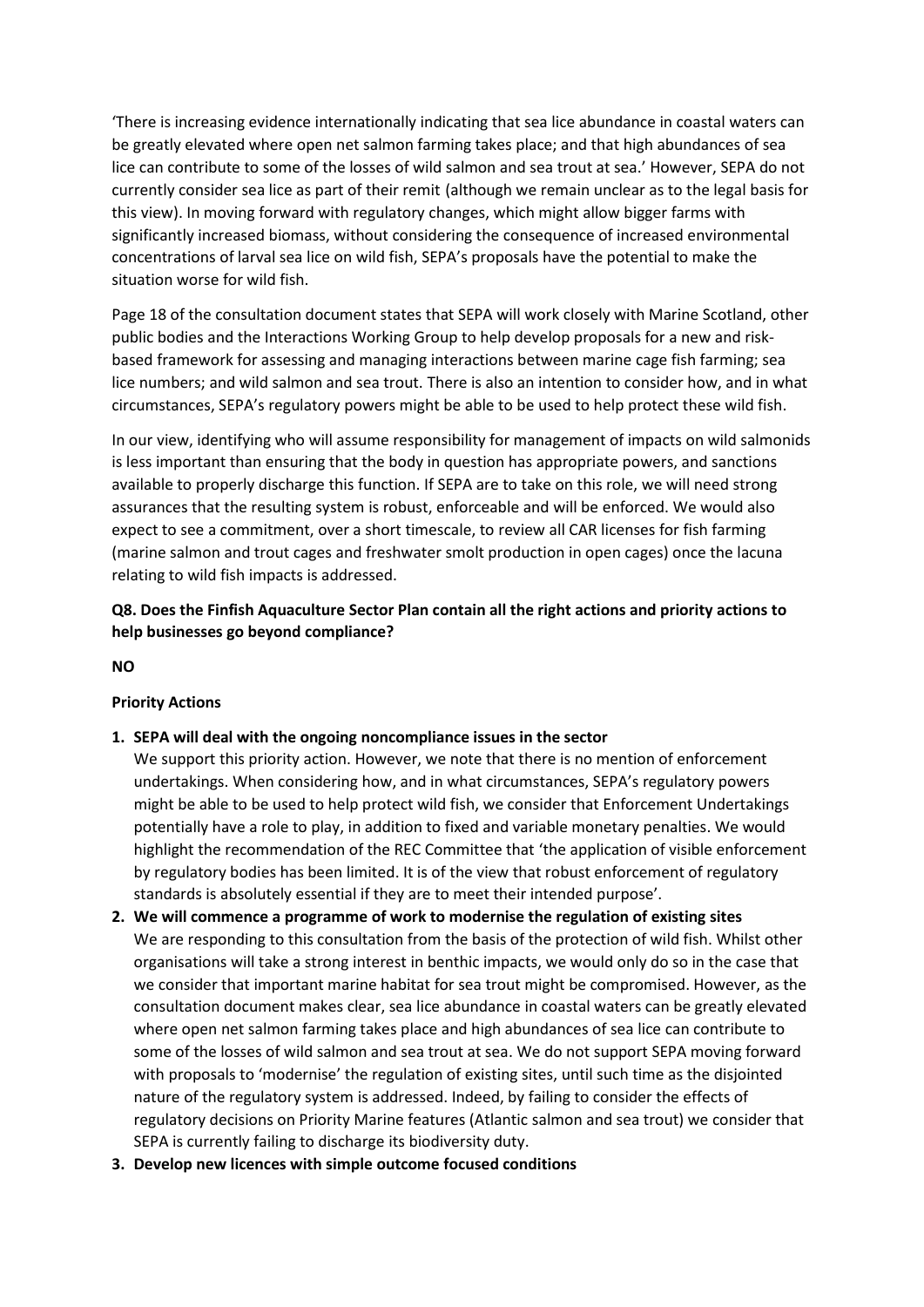It is difficult to comment on this proposal without further information. However, please see our comments above relating to wild fish.

- **4. We will strengthen the environmental evidence available to support the industry's decisions where it is performing well and hold them to account where they fail to comply with regulation** We support the proposal to design and target environmental survey programmes with regard to the accuracy of modelling and check and assess environmental performance. However, we believe that SEPA's monitoring approach should be reviewed following the recommendation of the REC Committee that any changes to the enforcement regime should incorporate measures which will ensure that there is a move away from the self-assessment culture that appears to be prevalent at present.
- **5. Through partnership working, we will undertake a programme of work focussing on assessing environmental outcomes of the use of medicines**

We support the proposal to explore new treatment technologies which offer treatment containment and environmental protection. However, 'environmental protection' must not be defined narrowly here and should include impacts on wild salmon and sea trout. Containment of treatment should also include adequate containment and removal of sea lice, and this should form part of the licensing process, accompanied with robust and appropriate enforcement powers.

## **Actions**

We welcome the commitment to work with Marine Scotland, as lead agency for wild fish, and other regulators to plan how we can best contribute to the protection of wild salmon and sea trout from any likelihood of significant risks posed by the effects of marine cage fish farms on sea lice abundance in coastal waters. As stated above, we consider this to be the most important issue that needs to be addressed and that this needs to be built into the regulatory system prior to any significant changes to SEPA's approach. The protection of wild fish should not be 'shoe-horned' into an existing regulatory framework, unless that framework is demonstrably fit for purpose and contains the appropriate powers and sanctions to properly discharge this function.

We look forward to working with SEPA and other regulators, to design and implement an approach for monitoring impacts of aquaculture on wild fish and ensuring that the regulatory system responds appropriately to any impacts.

# **Q9. What actions do you think are the most important to ensure protection of the environment, and why?**

The current regulatory system for fish farming covers, to a greater or lesser degree, all elements of the environmental impact of the activity, with the clear exception of impacts on wild salmon and sea trout. Whilst we support SEPA, and all other regulatory bodies, reviewing and updating regulatory approaches, we consider that the highest priority must be addressing the clearly identified regulatory gap relating to wild fish. We cannot support changes, taken forward in isolation from wild fish interactions, that have the potential to make the current situation for wild fish worse. We consider that SEPA, Marine Scotland, SNH and Local Authorities, should move quickly to develop proposals for the protection of wild fish, which are robust, transparent, enforceable and enforced, and which form an integral part of the overall regulatory regime. It is also important that District Salmon Fishery Boards, as statutory consultees in the aquaculture planning process are fully engaged and consulted in this process. This process should happen before the proposals in the sector plan are taken forward.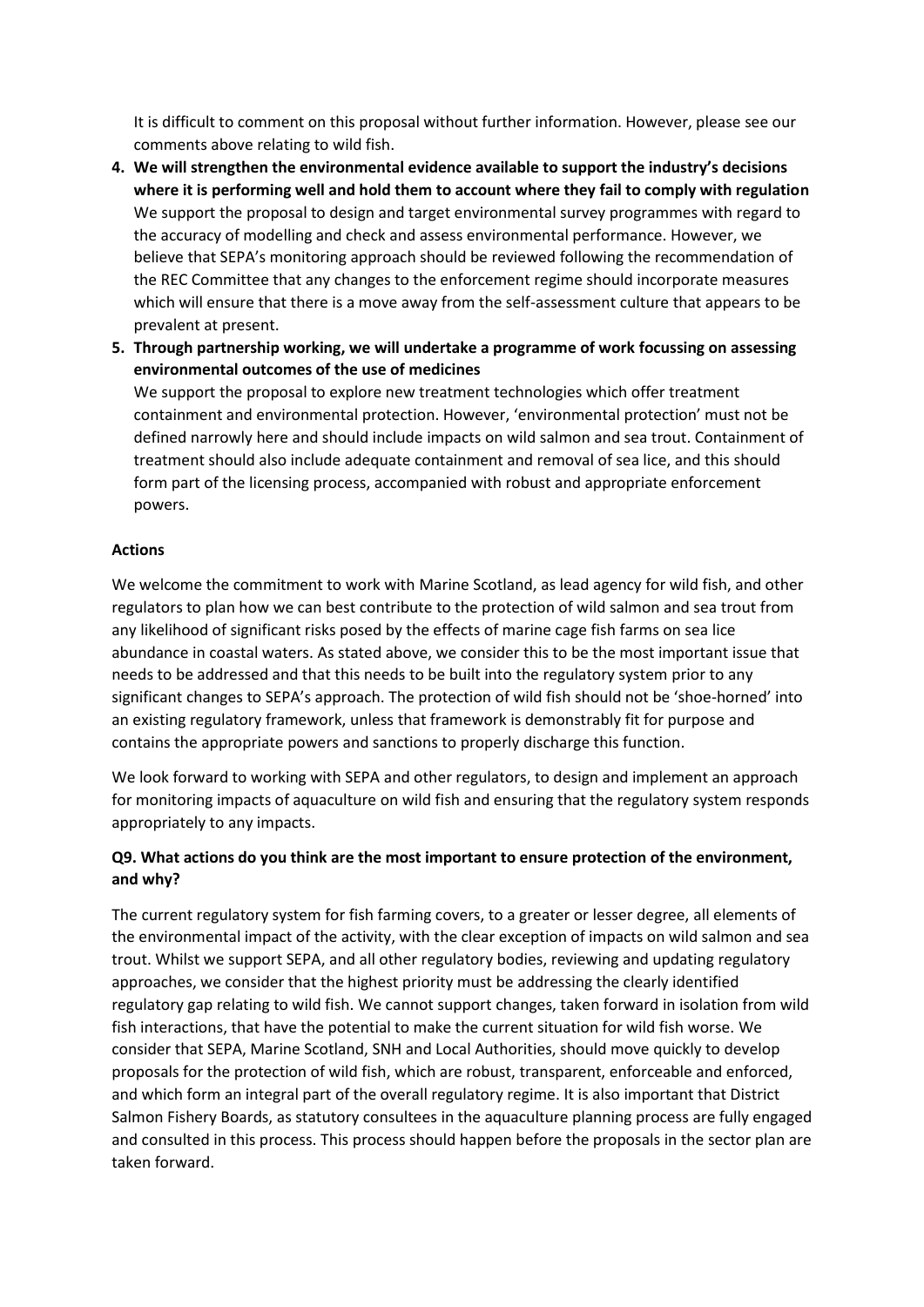## **Q10. Do you agree with our proposals for a new, strengthened regulatory framework for marine cage fish farms?**

### **NO**

As set out above, these proposals should only be taken forward once we have a fully coordinated regulatory system that is fit for purpose.

**Q11. Does the appendix to the sector plan deliver an appropriately strengthened regulatory framework to protect the environment and contribute to the vision of the Finfish Aquaculture Sector Plan?**

### **Not appropriately enough**

See comments above

# **Q12. Do you agree with the timetables proposed for introducing the new regulatory framework to new and existing sites?**

### **NO**

See above. We do not consider that these changes should be taken forward until the wider regulatory framework adequately addresses the protection of wild fish.

## **Q13. If you have any additional questions or comments on the Finfish Aquaculture Sector Plan and the strengthened regulatory framework, please add them here?**

Since the publication of the Sector Plan the REC Committee has published its report into Salmon Farming in Scotland. We consider that the proposals set out in the sector plan should be examined in detail, in the light of the recommendation of the REC Committee and amended where appropriate. We have set out some key recommendations above, but we would also draw your attention to the following points:

There are several recommendations which relate to transparency of information and the timescale over which it is published. For example:

#### **RECOMMENDATION 22**

The Committee is strongly of the view that, in order to increase transparency, there needs to be a significant enhancement in the way sea lice data and other key information related to the regulation of salmon farming is presented. It considers that a comprehensive, accessible reporting system of a similar standard to that which is already in operation in Norway should be introduced in Scotland.

#### **RECOMMENDATION 23**

If the industry has aspirations to develop and grow, having a comprehensive reporting system which is transparent, reliable and, above all, trusted can only serve it well. The Committee is therefore of the view that there should be a suite of data available covering mortality, sea lice infestation, medicine application and treatment information.

Scotland's Aquaculture website is a useful source of some of this information, but the time lag between collection of data and its subsequent publication inhibits the effectiveness of this system. We consider that data should be made public in as near as possible to real time. In addition to the current chemicals licensed for discharge, we also consider that use of hydrogen peroxide should be reported to SEPA as a condition of consent. We are aware that large quantities of hydrogen peroxide